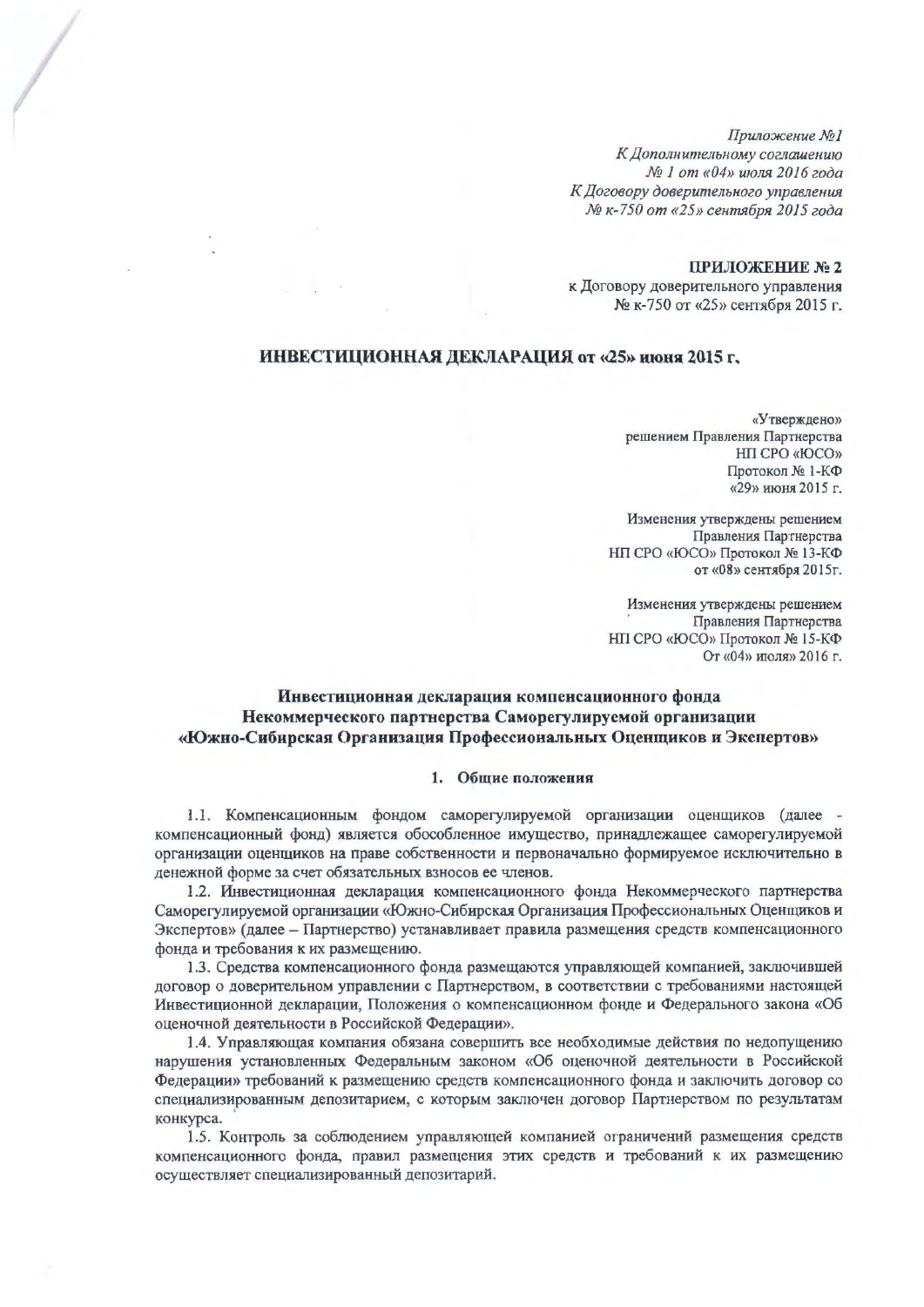1.6. Доход, полученный от размещения средств компенсационного фонда, направляется на пополнение этого фонда и покрытие расходов, связанных с обеспечением надлежащих условий размещения таких средств.

#### 2. Требования к структуре компенсационного фонда

2.1. Не более 40 % средств компенсационного фонда Партнерства должно быть размещено в государственные ценные бумаги Российской Федерации,

2.2. Не более 40 % средств компенсационного фонда Партнерства может быть размещено в обращающиеся на организованных торгах акции российских эмитентов, созданных в форме открытых акционерных обществ или паи паевых инвестиционных фондов.

2.3. Не допускается размещать более чем 5% средств компенсационного фонда Партнерства в акции одного эмитента, а также размещать средства компенсационного фонда в векселя, ценные бумаги, не обращающиеся на организованных торгах и иностранные ценные бумаги.

2.4. Денежные средства в рублях на счетах и в депозитах в кредитных организациях могут составлять до 100% средств компенсационного фонда Партнерства.

#### 3. Принципы управления компенсационным фондом

3.1. Управляющая компания должна руководствоваться следующими принципами:

- сохранять и увеличивать компенсационный фонд Партнерства за счет оптимизации размещения средств и ограничения суммарных потерь и затрат, связанных с его содержанием и управлением:

- поддерживать высокий уровень ликвидности средств компенсационного фонда.

Управляющий обязан осуществлять доверительное управление средствами  $3.2.$ компенсационного фонда Партиерства в интересах Партиерства строго в соответствии с требованиями законодательства РФ и условиями заключенного между Управляющим и Партнерством Договором доверительного управления.

3.3. Не допускается размещение средств компенсационного фонда в иные объекты инвестирования, прямо не предусмотренные настоящей Инвестиционной декларацией.

3.4. Управляющая компания не вправе:

- безвозмездно отчуждать средства компенсационного фонда;

- использовать средства компенсационного фонда для обеспечения исполнения собственных обязательств, не связанных с доверительным управлением имуществом Партнерства, и обязательств третьих лиц;

- выдавать кредиты (займы) за счет имущества, находящегося в доверительном управлении;

- проводить операции со средствами компенсационного фонда, не предусмотренные договором доверительного управления.

3.5. При размещении средств компенсационного фонда не допускаются следующие действия:

3.5.1 Поручение другому лицу совершение от имени доверительного управляющего действий, необходимых для управления компенсационным фондом Партнерства, без согласия, выданного ему в письменной форме на совершение таких действий. В случае получения такого согласия Партнерства, выданного доверительному управляющему в письменной форме, доверительный управляющий отвечает за действия избраиного им поверенного как за свои собственные.

3.5.2. Приобретение ценных бумаг эмитентов, в отношении которых осуществляются меры досудебной санации или возбуждена процедура банкротства (наблюдения, временного (внешнего) управления, коикурсного производства) в соответствии с законодательством Российской Федерации о банкротстве либо в отношении которых такие процедуры применялись в течение двух предшествующих лет.

3.5.3. Приобретение ценных бумаг, других активов у членов Партнерства и размещения денежных средств на их расчетных счетах, приобретение управляющей компанией инвестиционных паев паевых инвестиционных фондов, доверительное управление которыми осуществляется этой управляющей компанией.

3.5.4. Приобретение управляющей компанией в собственность имущества, составляющего компенсационный фонд, доверительное управление которыми она осуществляет, за исключением получения вознаграждения по договору доверительного управления указанным компенсационным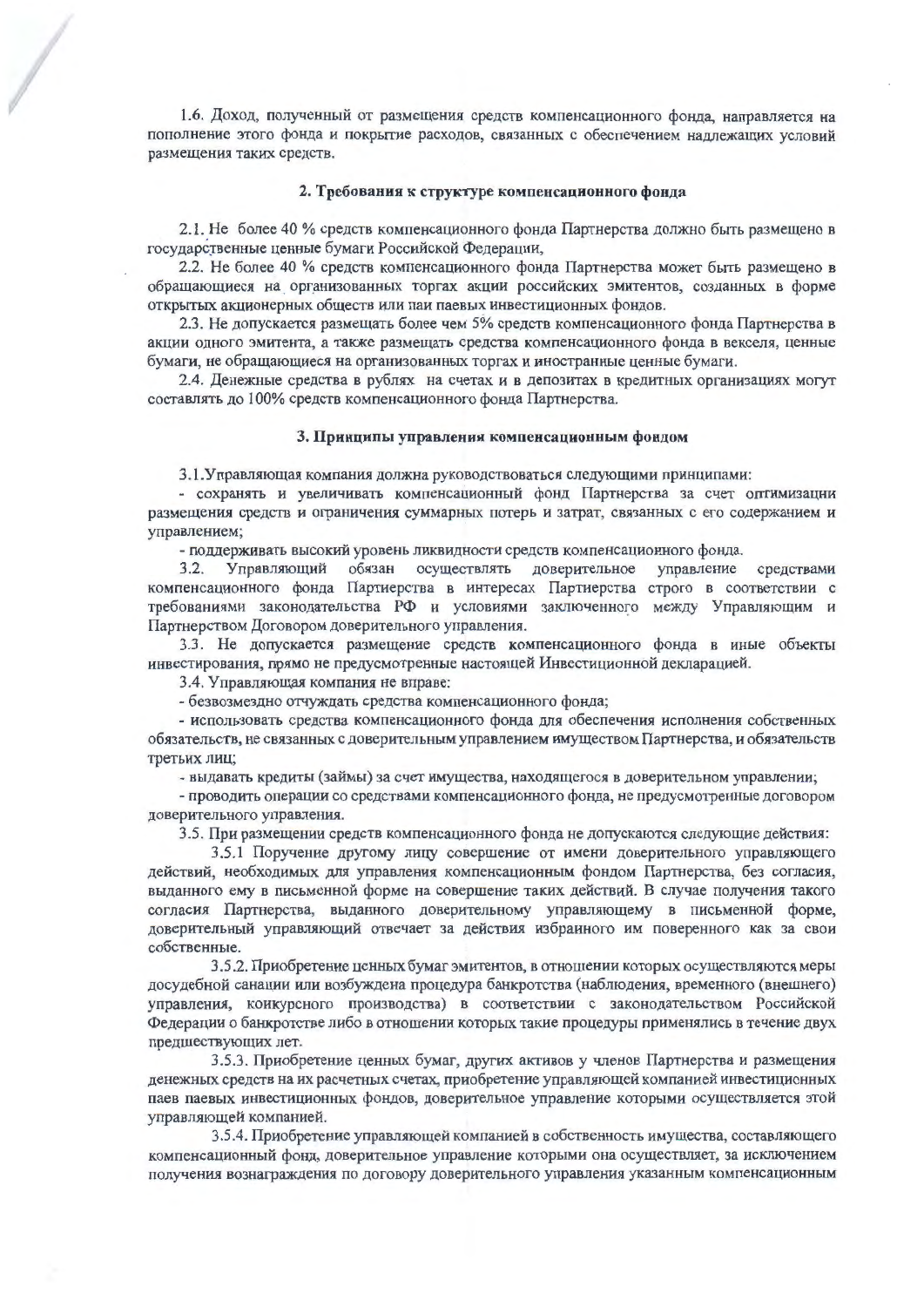фондом и возмещения расходов управляющей компании, связанных с доверительным управлением компенсационного фонда.

3.5.5. Приобретение имущества, находящегося в залоге.

3.6. Ценные бумаги, составляющие компенсационный фонд и находящиеся в доверительном управлении в управляющей компании, договор с которой прекращается, должны быть переданы в доверительное управление другой управляющей компании.

#### 4. Структура активов компенсационного фонда

4.1 Управляющая компания составляет инвестиционный портфель компенсационного фонда Партнерства следующим образом:

| $N_2$ | Виды активов                                                                                           | Мин, % | Макс, % |
|-------|--------------------------------------------------------------------------------------------------------|--------|---------|
|       | Государственные ценные бумаги Российской Федерации.                                                    |        | 40      |
|       | Обращающиеся на организованных торгах акции российских<br>эмитентов, паи паевых инвестиционных фондов. |        | 40      |
|       | Денежные средства в рублях на счетах и во вкладах в кредитных<br>организациях.                         |        | 100     |

### 5. Пополнение средств компенсационного фонда

5.1. Пополнение компенсационного фонда производится за счет:

- доходов, полученных управляющей компанией за счет размещения средств компенсационного фонда;

- взносов в компенсационный фонд вновь вступивших членов Партнерства;

- взносов членов Партнерства по основаниям и в порядке, определяемом Правлением Партнерства;

- штрафов перечисленных оценщиками, нарушившими требования Федерального закона «Об оценочной деятельности в Российской Федерации», других федеральных законов и иных нормативных правовых актов Российской Федерации, федеральных стандартов оценки, стандартов и правил оценочной деятельности, а также правил деловой и профессиональной этики, требований о внесении обязательных взносов в Партнерство и дополнительных требований к порядку обеспечения имущественной ответственности оценщиков при осуществлении оценочной деятельности.

## 6. Порядок осуществления контроля за размещением средств компенсационного фонда

6.1. Управляющая компания представляет Партнерству отчет о размещении средств компенсационного фонда. Форма и сроки предоставления такой отчетности устанавливаются в договоре доверительного управления, заключаемого между Партнерством и управляющей компанией.

6.2. Контроль за соблюдением Партнерством и управляющей компанией порядка размещения средств компенсационного фонда, требований по формированию состава и структуры компенсационного фонда, которые установлены законодательными и другими нормативными правовыми актами, а также договором доверительного управления компенсационным фондом (далее - контроль за размещением средств компенсационного фонда), осуществляется специализированным депозитарием.

6.3. Услуги специализированного депозитария в каждый момент времени могут оказываться только одним специализнрованным депозитарием. Размещение средств компенсационного фонда управляющей компанией до заключения Партнерством договора об оказании услуг специализированного депозитария не допускается.

6.4. Специализированный депозитарий уведомляет уполиомоченный федеральный орган, осуществляющий функции по надзору за деятельностью саморегулируемых организаций оценщиков, Партнерство и соответствующую управляющую компанию о нарушениях настоящей инвестиционной декларации и иных нормативных правовых актов, выявленных при осуществлении контроля за размещением средств компенсационного фонда, не позднее одного рабочего дня с даты